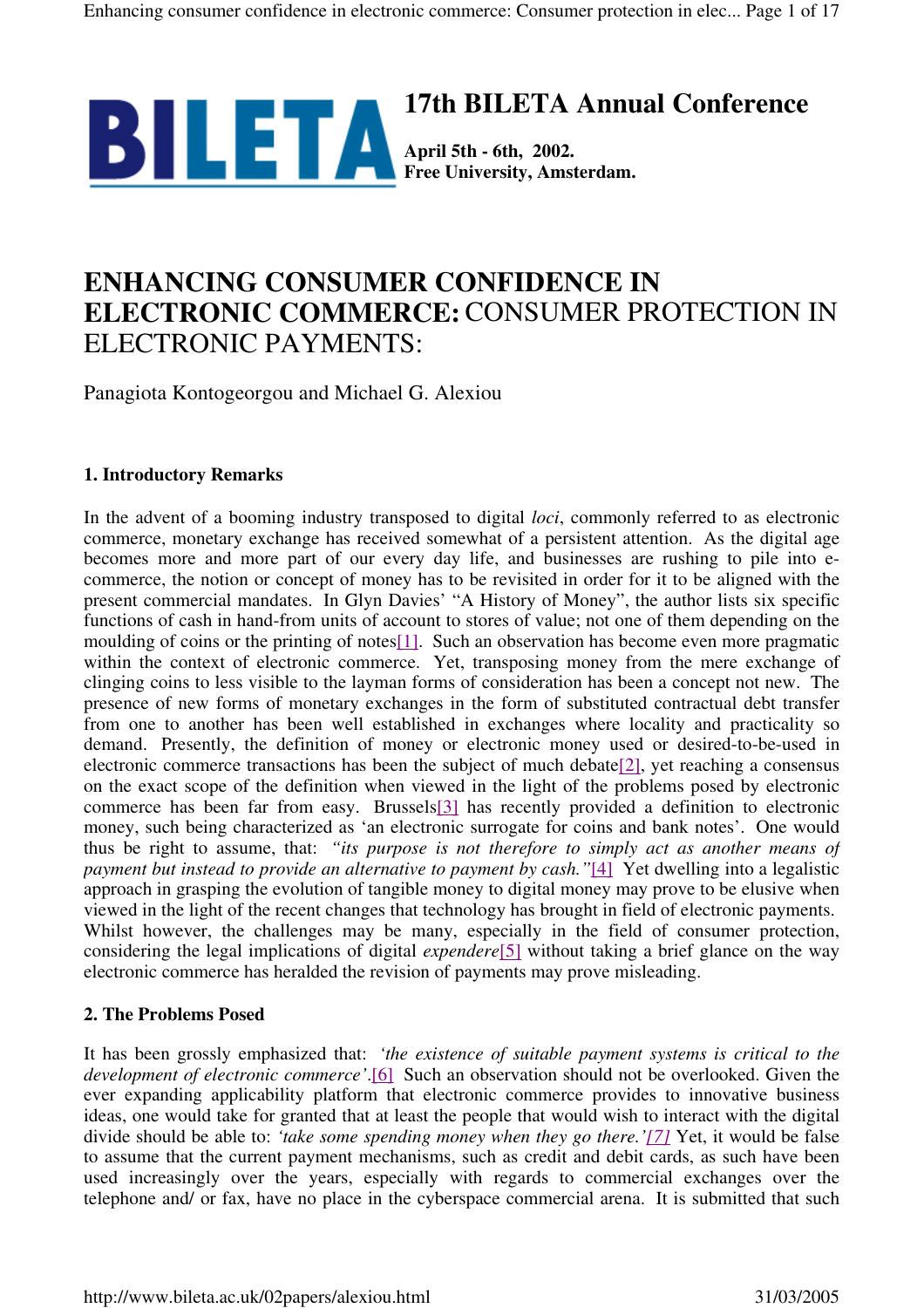payment mechanisms have managed to encompass most of the needs that modern commercial transactions demand, yet they have however fallen short in balancing the needs of a business wishing to replicate its business model in the context of e-commerce alongside the need for replication of payment elements within those operations[8]. Electronic commerce has posed serious challenges to what used to be known as sales and commercial activity over a distance. It has been increasingly pertinent to the actors of the electronic divide to urge for the creation of mechanisms whereby cash can be used in the same way as normal non-electronic transactions.

Most commercial services active on the Internet have adjusted their return strategies to the models provided by conventional payments cards such as credit, debit or charge cards[9]. Yet, such conventional payment mechanisms have proven to hamper the innovative stimulus that electronic commerce provides to new entrepreneurs. To this, one can attribute the relatively costly nature of processing and collecting payments. Thus, whilst the applicability of credit cards for example may sometimes prove to be practical for relatively large payments, other purchases of a lesser value may find no way of being collected or processed by the established credit transferring payment schemes. Furthermore, card payments cannot be effected between consumers, such payments being limited to b2c relationships[10]. Given that the Internet provides modes of exchange through various channels of modern entrepreneurship, such avenues of fiscal exchange are hampered. To this, the everincreasing popularity of online auctions, eBay or Ubid, being such examples, has surfaced the need for: *'systems which allow for the transfer of value between consumers, rather than only between consumers and businesses.'*[11]Additionally, publishing houses, newspapers and magazines have found it increasingly difficult to transpose their commercial enterprises over the internet given the intricacies that surround the current conventional payment instruments with regards to micropayments, most of them resorting as a result, to the somewhat less attractive subscription business model. Given the expedience and practicality the internet provides for obtaining materials, such as pictures, articles, music, software, payment schemes such as the present ones have hampered the medium's efficacy. Furthermore, the unavailability of credit cards to a considerable proportion of the population such as children and individuals having bad credit or low income have also contributed to the creation of disincentives for modern or innovative commercial models.

From a consumer protection standpoint, conventional payment schemes have also given rise to various problems concerning fraud, credit card detail interception in addition to those relating to fears emanating from the financial stability of the issuer which have played a role in preventing the use of such mechanism from being fully exploited by the market within the context of electronic commerce.

### **3. Technology at the Forefront**

### 3.1 Tightening the Grip of Conventional Payment Cards

From a consumer protection standpoint, the risks pertaining to the use of credit or debit cards for sales over the Internet has somewhat mandated the revision of the already existing credit transfer protocols. Fears associated with credit card detail interception over the Internet coupled by the anonymity haven that the Internet provides to unscrupulous merchants have done much in hampering consumer confidence. To this, the popularity that the existing payment cards have gained over the years, even before the development of electronic commerce along with the success of the card companies in managing to have their product effectively sunk in to common commercial practices have somehow played a deterrent role in simply discarding their use altogether. Instead, technology has yet again joined the digital playing field in order to develop and re-adjust the card payment schemes in a way that confidence can be regained and use of such systems can go on uninhibited. Whether the said plans have been achieved, has to be viewed in the light of the legal framework surrounding electronic payments, a subject dealt with later on in this study.

The capabilities provided by encryption have once again, aided in securing the transmission of individual card details over the Internet. In 1998, Netscape patented the SSL protocol [12] and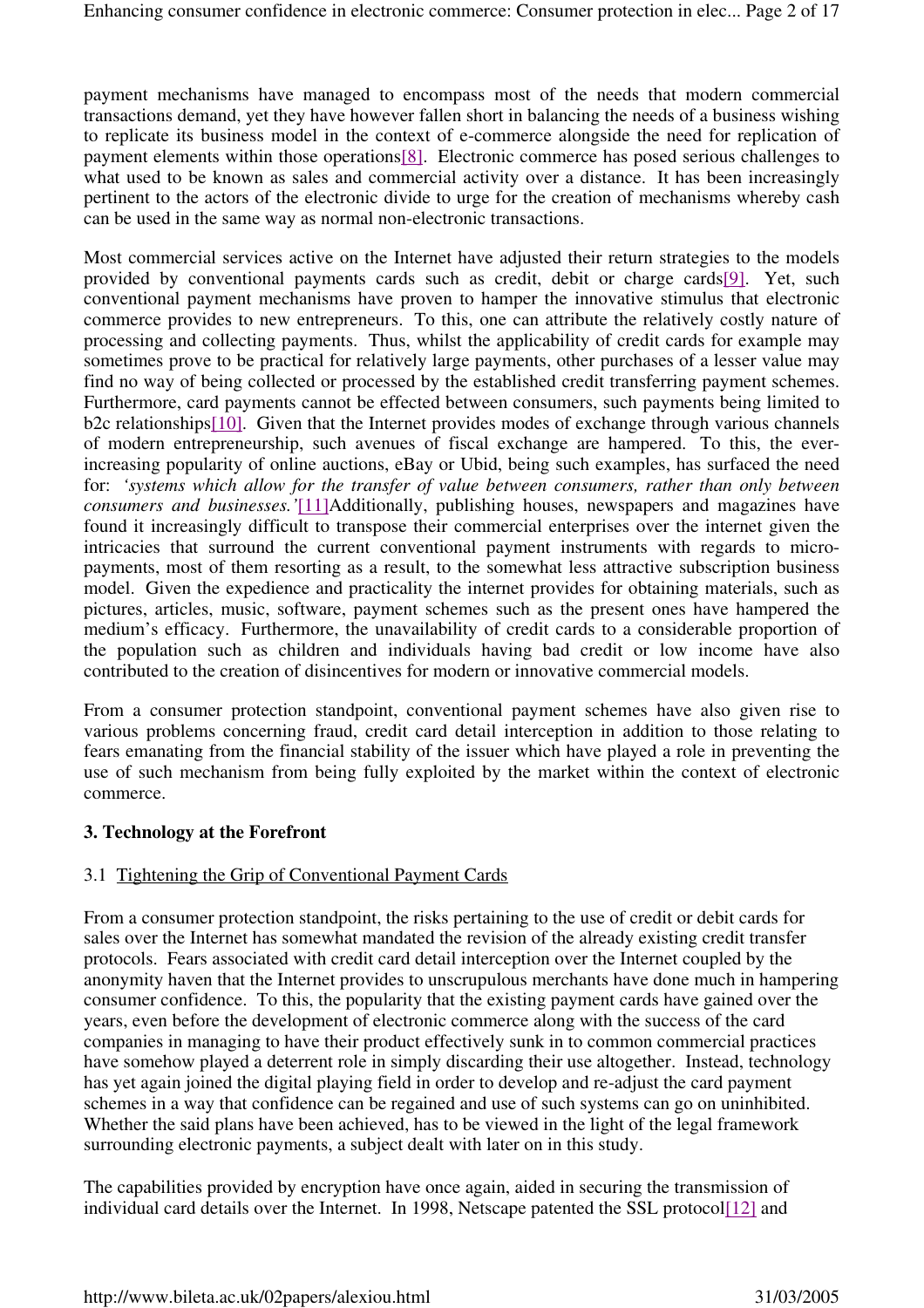submitted it to the World Wide Web Consortium as a standard, such protocol: *"creating a secure channel for the transmission of encrypted payment card details between retailer and consumer."*[13] By the use of public and private key encryption, SSL has been used effectively in transmitting card payment details effectively and safely over the Internet, becoming in this way the *"norm for secure communication of payment."*[14]Card details are submitted and encrypted, thus transmission is safeguarded against interception since the information can only be deciphered by using the respective private or public keys that are within the possession of the relevant parties to the transaction. Risks inherent in the interception of card details are thus significantly reduced while fears pertaining to the intentions of the respective parties remain intact as the protocol has done nothing to reduce the anonymity factor, underlying most fraud cases since both the consumer and the e-tailer have no true knowledge of each other.

The above issues, unfortunately being abound in internet transactions and that were not dealt with by the SSL protocol were the subject of the combined work conducted by Netscape, Mastercard and Visa in coming up with the SET standard.[15] The SET standard has targeted the problems and risks pertaining to anonymity as, by the use of sophisticated encryption mechanisms similar to the ones found in the SSL protocol, has managed to leave the issue of certification on Banks who are the only ones that may decipher and further transmit card details once the identities of the respective parties has been carefully ascertained. Public and private key encryption are again used coupled by the requirement that the respective parties must be registered with the SET standard along with certification authorities that will authenticate the parties, features in the standard that some commentators have noted as acting as a disincentive to its popularity[16].

Fears emanating from the need of limiting the anonymity factor present in Internet transactions has inspired the use of various systems whereby payments are effected through means other than sending card payment details directly to the retailer. Thus, in cases where consumers may find themselves uneasy in transmitting their details directly to merchants, alternatives exist whereby their details can be stored on the servers of third party companies such as CyberCash or companies that can process credit card details such as Netbank Ltd. Users using such services can send their details to these companies after such details have been encrypted using the software provided by them. Where a transaction needs to be effected contact is established with the retailer in the form of a validated invoice for example, the latter having no means of accessing the details and the processing then takes place through the Banks who will have been instructed by these intermediaries[17]. Whilst these sort of schemes do enough to promote trust with regards to authenticity of the respective parties to a transaction, they fail however to address issues relating to the solvency and financial stability of the said intermediaries.

Risks relating to credit card detail interception have been addressed by merchants themselves by creating databases whereby card details are stored by the consumer only once, such details then being kept at the server of the proprietor and retrieved by the consumer upon his next purchase from the merchant. Examples of such methods can be seen extensively throughout the Internet, mostly at sites of online booksellers such as Amazon and Barnes & Noble. Fears relating to the identification of the card-holder can be eliminated, at least in regards to potential liability from the merchant by the use of a password by the consumer who will gain access to the details of the card upon his/ her next visit to the merchant's website. Whilst these methods address the issue of risk of credit card detail interception for frequent buyers who will have to re-submit their details on every visit, one would be wrong to assume that these systems are immune from hackers using sophisticated technology.

### 3.2 Alternative Methods to Conventional Payment: Cards Expired Yet?

The problems that surround the use of traditional payment mechanisms have been gradually brought to the surface with reference to transactions conducted over the internet. Issues relating to security, anonymity, fraud etc. that were briefly noted above have been the subject of research and practice by many institutions yet the costly nature of the system, the system's inapplicability to all the sectors of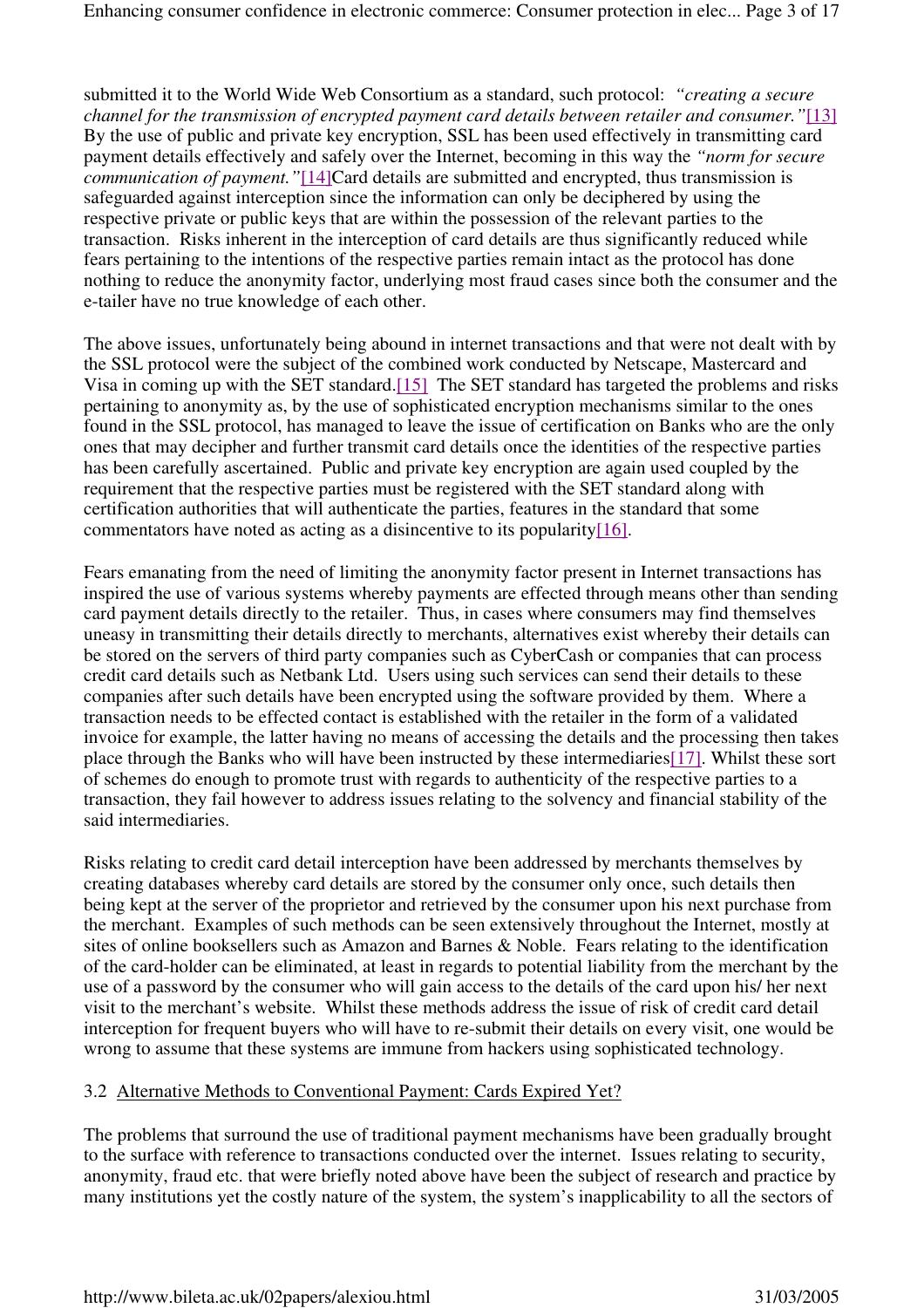the population in addition to its inadequacy for minimal payments (or micro-payments) have heralded the need for change. The advent of the use of smart cards by various industry sectors has exposed the said mediums' efficacy in regard to payments as well, be they over the Internet or even in the 'real' world. Whilst the conventional card payment market has been allegorized as a *"tree dominating a garden"*[18] the innovation of different payment mechanisms either based on smart card technology or on software but both aiming at addressing problems posed by conventional card schemes has proven to be a targeted aim by all players of the electronic commerce arena. One of the main advantages of the already developing system is that payment can be effected on an on-the-spot basis, thus departing from the credit relationship that credit cards for example provide whereby the consumer transfers the obligation to pay a merchant to the card issuing company or bank as the case may be. It is aimed that transfer of funds is to take place instantaneously through means that encourage the creation of accounts even of limited funds, harboring thus sectors of the population such as children or low-income individuals that are already great participants of the Internet.<sup>[19]</sup>

The popularity that smart cards have been gaining for payment mechanisms for payments both online and offline has been realized by the creation of various schemes whereby users can use cards which are equipped with smart cards for payments. Such payments can be made both from consumer to businesses as well as between consumers[20]; business-to-business exchanges not being covered by the scheme. Smart card based schemes, which would include systems such as Mondex, VisaCash and Proton are quite practical in their use since they can be loaded with cash[21], some up to a certain amount, from an ATM and then used on the premises of a shop by inserting the card on the hardware provided, whereby the user inserts his/her Personal Identification Number authorizing the transfer of funds. Encryption is used for increased security, keys being used by the Bank and the consumer[22], the former authenticating the transaction. In addition, such schemes provide the opportunity for use of such cards on transactions carried out on the Internet by the provision of software and hardware that can be downloaded and connected onto the user's terminal. Such systems however are limited to those that willfully participate in the schemes. From a legal standpoint, the regulatory regime that governs such institutions is far from being clear, thus hampering the protection afforded to consumers that use such payment mechanisms[23].

Additional payment schemes have been developed that operate on a similar level to the ones based on smart card technology mentioned above but using software installed on the user's computer and all transactions carried on from there, having no tangible card or bank account. It could be said that such payment systems have been developed specifically for payments on the Internet so factors such as practicality and efficacy have been grossly considered by the institutions that have launched such systems. Systems such as these, examples of which would include eCash and BarclayCoin, operate on the basis of the consumer approaching a financial institution such as a bank that runs or participate in such a scheme and open an electronic cash account[24]. The consumer or merchant is provided with software whereby a purse or an account is created and all transactions are carried out from there. Upon transfer of funds from the real account to the electronic one, cash is 'transformed' in to units or tokes or electronic coins that the holder can use for his/her purchases. Each coin or token is given a serial number by the financial institution and upon its use, the serial number is recorded thus avoiding the case of multiple use. Anonymity is also safeguarded through this system. In addition to the problems posed by regulation in terms of defining the operation of these institutions thus finding it difficult to pigeon hole the regulatory regime the institution falls under, problems of definition also arise since it is questionable as to whether these tokens or coins can fall under the definition of money provided by the Electronic Money Directive[25].

### **4. The legal framework of electronic payment instruments**

One of the most pertinent risks in the online marketplace that inhibits consumers' confidence in electronic commerce is the risk of financial loss due to fraudulent credit card transactions. A legal response to these legitimate concerns whether there would be any protection for the consumer in cases they suffers loss, is given to an extent by the consumer credit laws of the countries in which the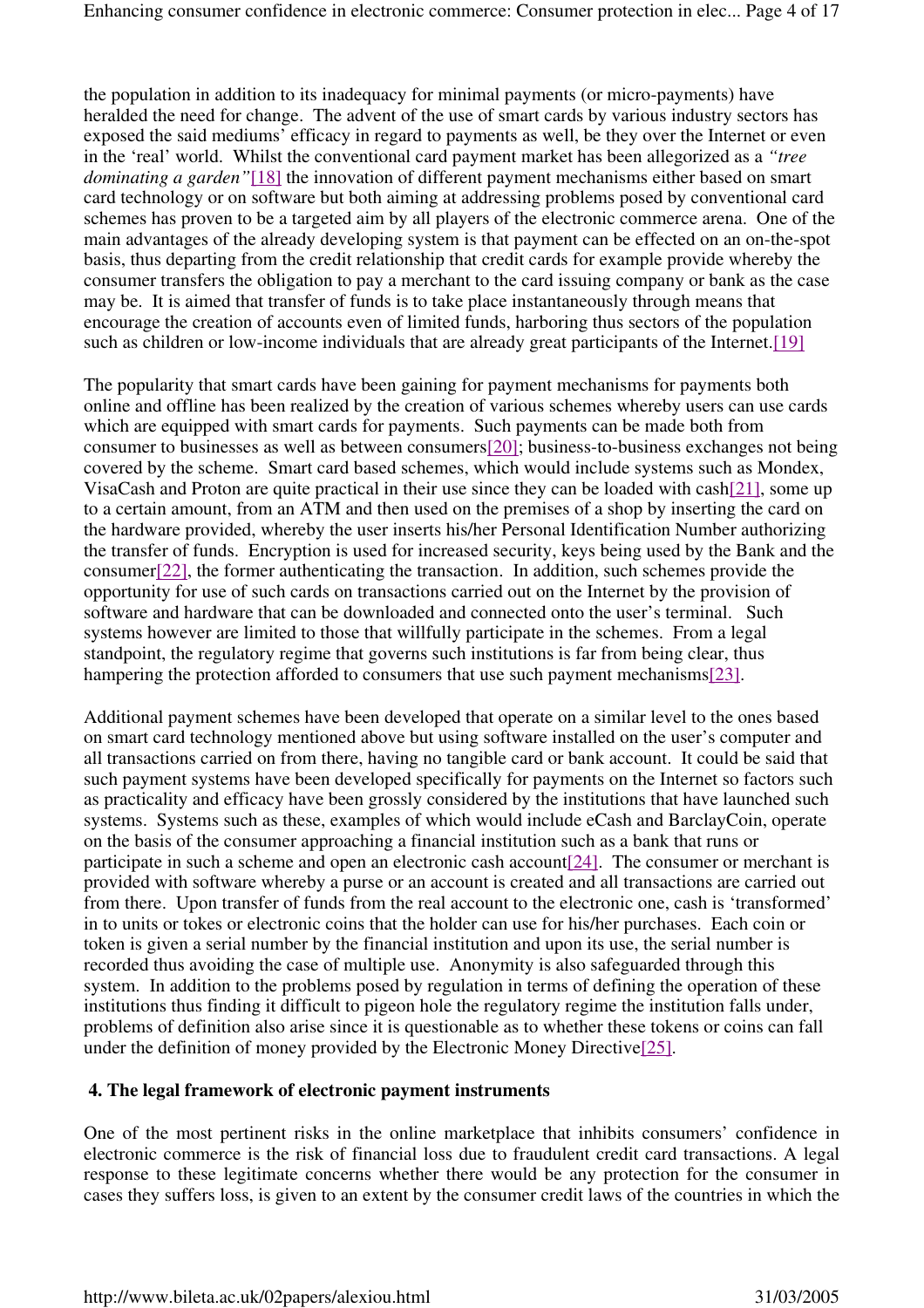card is issued. One example is the UK Consumer Credit Act 1974 which provides that a credit card holder is not liable to his bank (card issuer) for 'any loss' arising as a result of the unauthorised use of the card.[26] Such a provision however is subject to s.84 (1) according to which cardholders can be held liable for the first 50 pounds in case of loss, provided the credit card was misused while out of their possession.[27] In cases of fraudulent online transactions by credit cards the issuing banks usually suffer no loss since in these circumstances 'charge-back' clauses effectively place the risk of such fraudulent transactions upon the merchant.[28] In cases where the consumer purchases e-goods using his credit card but receives no goods or defective goods, the Act provides that the card issuer is jointly liable with the supplier for breaches of contract and tort.[29]

### 4.1 Directive on Unfair Terms in Consumer Contracts

Generally, the contractual relationship between the issuer and the consumer is governed by the issuer who is in a stronger bargaining position and offers the contract on a 'you like it, you take, you don't like it, you leave it' basis.[30] The Directive on Unfair Terms in Consumer Contracts was designed to protect the consumer from being bound by unfair terms.[31] Unfair is defined any contractual term 'which has not been individually negotiated and contrary to the requirements of good faith causes a significant imbalance in the parties' rights and obligations under the contract, to the detriment of the consumer'.[32] , Article 7 of the Directive provides that Member States shall ensure that 'adequate and effective means exist to prevent the continued use of unfair terms in contracts concluded with consumers by sellers or suppliers'.[33]

### 4.2. Recommendation 97/489/EC of 30 July 1997

In 1997 the European Commission issued its Recommendation, which concern transactions made by electronic payment instruments and govern the relationship between the card issuer and the cardholder, by establishing the obligations and liabilities of both parties in cases of unauthorised use of the electronic payment instrument due to loss, theft or falsification of the system.[34] The issuer in a 'good time prior to the delivering an electronic payment instrument' is under the obligation to communicate to the holder the contractual terms and conditions governing the issue and use of the payment instrument. The terms of the contract must include the issuers' obligation not to disclose personal identification numbers or other codes to anyone except from the legitimate cardholder.[35] If the issuer violates these obligations he is liable for any payments made by persons other than the cardholder. Furthermore, the issuer must provide the consumer with all the appropriate means so as to enable the holder to make the notification required by the Recommendations in the event of loss, theft or error.[36] Upon notification of the loss, fraud or error of the payment instrument, it is legally incumbent upon the issuer to place a block on all technical devices, in order to stop any further fraudulent use of the payment instrument.[37] Failure to do so means that the issuer is not entitled to charge the cardholder for any payments made after receipt of notification of the card's loss or theft. [38]

Additionally, the issuer is liable to the holder of an electronic money instrument for the lost amount of value stored on the instrument and for the defective execution of the holder's transactions, 'where the loss or defective execution is attributable to a malfunction of the instrument, of the device/terminal or any other equipment authorized for use, provided that the malfunction was not caused by the holder knowingly or in breach of Article 3(3)(a).[39] On the other hand is essential for the cardholder to take all the necessary steps to ensure the safety of the payment instrument and of all the means, which enable it to be used (PIN).[40] The other main obligation of the cardholder which is essential when determining liability, is to notify to the issuer (or the entity specified by the latter) without delay the loss or theft of the electronic payment instrument or of the means which enable it to be used, the recording on his/her account of any unauthorized transaction, or any error or other irregularity in the maintaining of that account by the issuer.[41]

In establishing liability the exact moment of notification is of crucial importance. Up until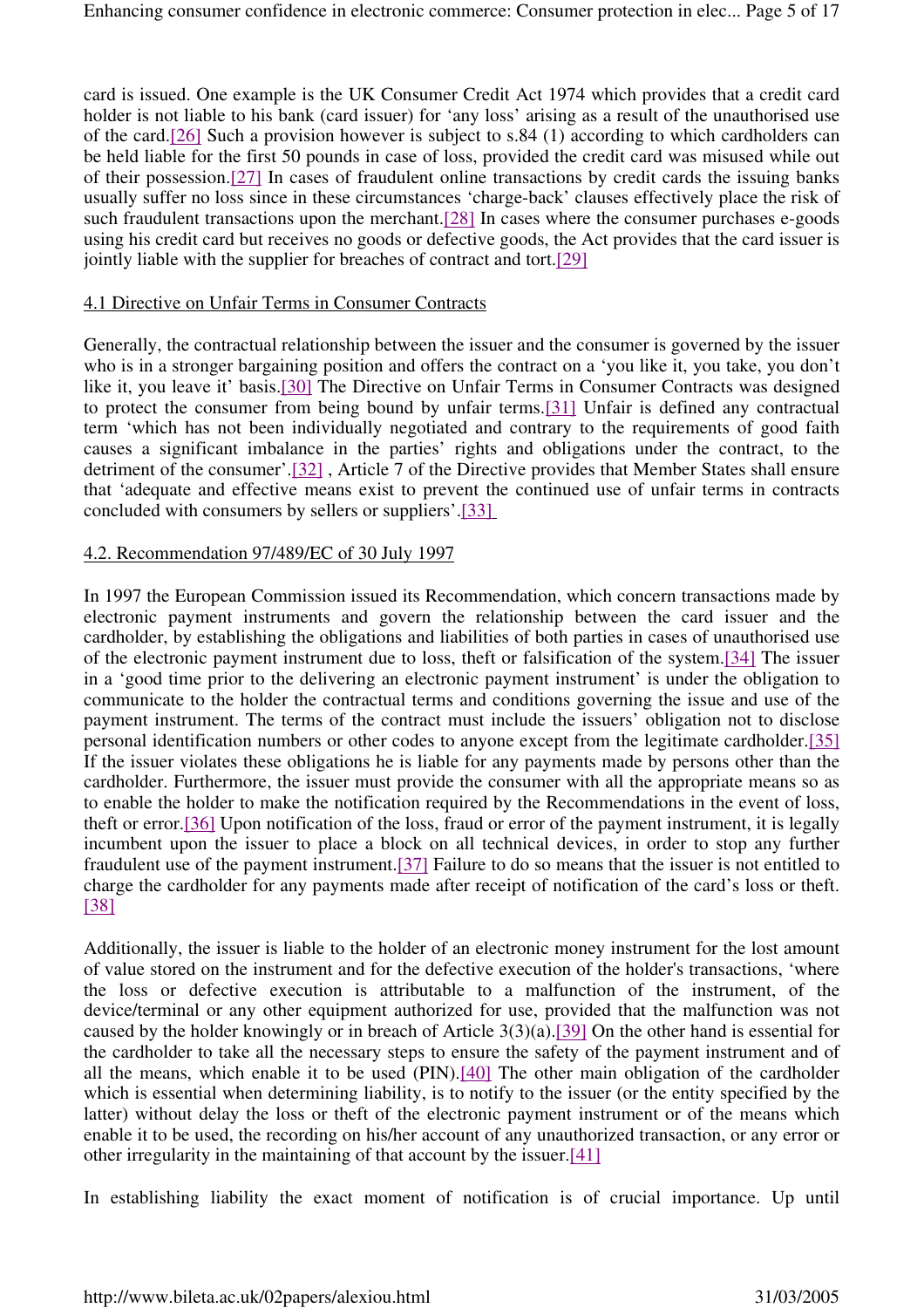notification the consumer bears responsibility for the sustained losses due to the loss, theft or fraudulent use of the payment instrument up to a limit of 150 EURO.[42] After notification the liability is transferred from the holder to the issuer.

In cases where it is proved that the consumer has acted with extreme negligence or fraudulently the issuer bares no responsibility for the losses sustained.[43] It is the cardholder who has to establish that the transaction was unauthorised.[44] However, as explained above, if the discovery of the identification number for example and the subsequent unauthorised use of the payment instrument occurs after notice has been given to the issuer, then liability under the Recommendation is transferred to the issuer.

### 4.3 E-money Directive

One of the main risks for e-consumers when they use electronic money is the financial loss due to the originator's (issuer) insolvency or withdrawal from the scheme. A legal response to these legitimate concerns was given by the so -called E-Money Directive[45]

The major objective of the Directive is to set up a prudential legal framework aiming at safeguarding the financial integrity and stability of E-money institutions as well as ensuring their supervision, issues that are of vital importance in establishing consumers' confidence in electronic payments and e-commerce. The Directive provides that the bearer may ask the issuer to redeem the electronic money at par value or by a transfer to an account free of charge other than those necessary to carry out the transaction. Furthermore, in order to minimise the risks of the originator going insolvent and therefore of the consumer suffering financial loss, the E-Money Directive lays down clear capital and on-going funds requirements.[46] Thus under the Directive the initial capital of an electronic money institution should not be less than 1 million EURO whereas the institutions own funds should not be less than 2% of the higher of the current amount or the average of the six proceedings months total amount of their financial liabilities.[47] The purpose of such provisions is to ensure in cases of loss in the invested money, the issuer will have sufficient funds to act as 'cushion' so as to redeem money that consumers may posses and also to pay retailers who have already received electronic money.[48] For the same reasons, the Directive also imposes limitations on the types of investments in which money can be placed.[49]

### 4.4 Proposed Directive on distance marketing of consumer financial services[50]

The Directive establishes the necessary legal framework with respect to new techniques used for the distance marketing of financial services.[51] In relation to financial loss that might incur due to fraudulent and unauthorised use of the electronic payment instrument, Article 8, provides that Member States shall take appropriate measures to ensure that a) consumers can request cancellation of a payment in the case of fraudulent use of their payment card in transactions falling within this Directive and b) in the case of fraudulent use, the amounts paid are reaccredited or that the consumer is reimbursed.[52]

# 4.5 Distance Selling Directive<sup>[53]</sup>

Article 8 provides that 'Member states shall ensure that appropriate measures exist to allow a consumer a) to request cancellation of a payment where fraudulent use has been made of his payment card in connection with distance contracts covered by this Directive; b) in the event of fraudulent use, to be reaccredited with the sums paid or have them returned. The consumer can only be held liable if his negligent conduct caused the misuse. However, the transmission of credit card details over the Internet, even over insecure channels, cannot be deemed to constitute negligent behaviour on the cardholder's behalf.[54]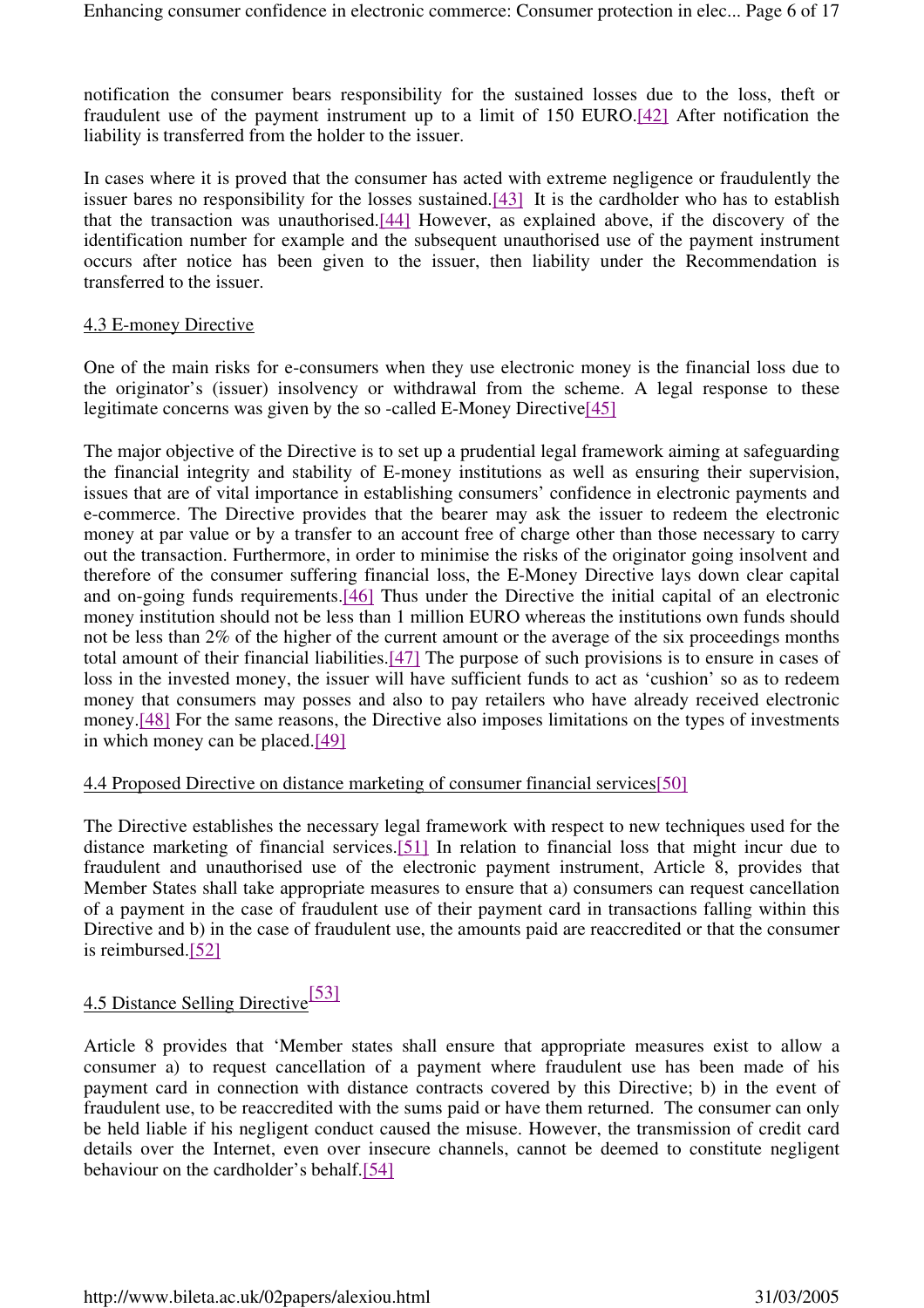5. To what extent are consumers protected under the current legal framework?

In a study that was completed in May 2001, the researchers identified a number of problems in relation consumer protection with respect to electronic payment instruments. The following were pointed out:[55]

1) The Recommendation's aim to create transparency of conditions for transactions is not achieved in four main respects.[56] 2) There is a substantial level of non-compliance with the Recommendation in relation to the obligations and liabilities of the parties to the contract. 3) Many issuers do not comply with the Recommendation in respect to the procedure for notification for loss or theft and the issuer's liability after notification. 4) In most Member States the burden of proof is placed on the holder or at least not stated in the EPI contract terms. 5) The means for dispute settlements are inadequate.

E-money Directive on the other hand brought to a great extent the desired result. It put an end to the ongoing dichotomy between the financial and non-financial, in as far as their supervision is concerned Provisions of redeemability, capital requirements and investments restrictions should be credited as moving a step ahead in enhancing consumer confidence in e-payments and therefore in ecommerce. There are however, some grey areas such as paragraph iv of the definition which poses questions as to which organisations fall within the Directive's provisions.[57] Nevertheless, at this stage in order to judge its impact on consumers' protection we should wait and see how Member States will implement its provisions and of course how the e-payment market will develop.

### 6. A step forward

### 6.1 Stronger consumer protection legislation?

Enhanced consumer protection legislation would on the one hand foster consumers' confidence in ecommerce, on the other hand however, it might lead to a 'knee-jerk' legislative reaction that would probably inhibit the growth of new technologies and hamper further developments. The reverse may be true as well. Lax consumer protection legislation may have the advantage of encouraging epayment systems' innovation allowing thus the market to develop, however, insufficient consumer protection legislation would inhibit consumers' confidence in new e-payment systems prohibiting thus this new market from reaching a critical mass of acceptance hampering thus the development of e-commerce.[58] Therefore, before leaping to the conclusion that new and stronger consumer protection legislation is needed, some alternatives should be considered and maybe given a chance.

### 6.2 The role of education

Consumers and e-merchants should be aware of all the features and functions of the various systems as well as all the risks of financial loss involved and their legal protection in relation to such risks. Consumers need education in relation to their liability that might incur from the use of new types of electronic money so they can understand the differences between new digital payment systems and traditional payment mechanisms in order to make their choice accordingly when buying online. In addition consumers should be armed with all the essential information regarding e-money, such as issues of privacy in order to have the ability to weight the pros and cons of these new mechanisms and maturely make his choice.[59] Finally, under more practical terms the industry could post out questionnaires specifically designed in order to measure consumers' awareness in this evolution of payment mechanisms. This will help the industry to assess and improve its products. Seminars could also be held in national and international level in relation to the above-mentioned issues. In addition, experts from the industry, the legal field researchers and consumer protection organisations could initiate an educational campaign in public (TV, radio, press etc.)

### 6.3 The role of technology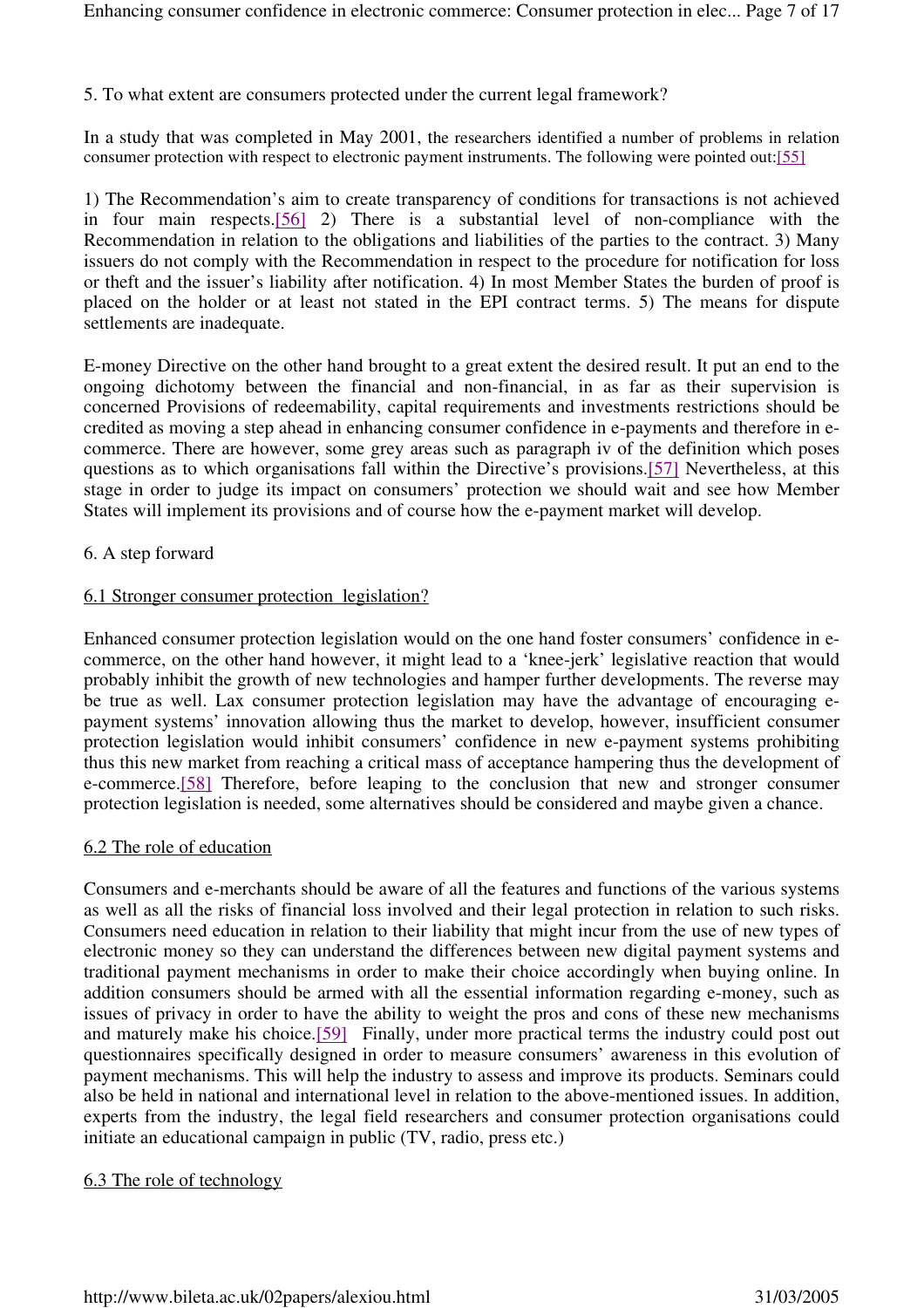Technology that provides cyber criminals with the methods for illicit activities in the electronic environment may itself provide the means for fighting crime from the very beginning.[60] New technical-legal methods such as encryption and electronic signatures can play a decisive role in providing the security required in the electronic payment marketplace, filling thus up some of the gaps that current legislation leaves in relation to consumer protection.

Indeed a number of technological methods in relation to credit cards as payment method for on-line purchases that involve the creation of secure protocols have already been developed.[61] These protocols use public key cryptography. The most known protocols for payment systems that have been established in today's electronic commerce market are the SSL and SET protocols.

Electronic signatures could provide a useful means for detecting online fraud since they protect four important functions in law namely, authentication, signification, verification and legalisation.[62] The issuer of the message encodes his message digitally using his private code and the recipient decodes it using the public code. Thus, when receiving the data, he can be certain that the message has been sent by the holder of the authorised public code, that also holds the private code used in the message sent (authenticity), that the message has not been modified during the transmission, since a change in a single bit would have meant the obtaining of an illegible message by the recipient (integrity) and that the sender of the message may not deny being the author because the message was not 'signed' with his private code that is only known by him (no rejection in origin).[63] A smart card can incorporate for example digital –signature payment authentication system. Additionally, a number of standards have been developed or are under development such as the Joint Electronic Payments Initiative (JEPI) aiming at developing standardise application programme for negotiating payment methods between web browsers and servers which is interoperable across all Internet payment solutions.[64] Another significant interoperability initiative is the Open Trade Protocol (IOTP) and the Common Electronic Purse Specification (CEPS).[65]

### 6.4 The role of the industry

Parallel to the existing legislation, self-regulatory regimes, general codes of conduct, voluntary industry guidelines and dispute resolution programmes could play a supplementary role in enhancing consumer protection in the electronic payments marketplace.[66] However, they should be the product of negotiations with consumer's representatives, worldwide expressing the international character of the Internet banking and cyber payments along with the global need of consumers.[67] In addition, the role of 'banking ombudsman' programmes already existent in several countries with the aim to handle banking complaints should be strengthened.[68]

In some multi-issuer electronic money schemes voluntary insurance or loss sharing arrangements are anticipated so, in cases of insolvency of one of the institutions, the others would jointly honour electronic money claims issued by that institution.[69] Guaranteeing schemes on the issuer behalf could also provide some degree of confidence to e-consumers. E-businesses should also provide their consumers with insurance or a contractual shield against liability as is the case for example, with Amazon.co.uk which covers 50,00 pounds of the consumer's liability provided that the unauthorised use was not the result of the latter' s fault from purchases made at Amazon using the secure server. [70]

### 6.5 The role of the governments and supervisory authorities

Governments' and supervision authorities should both pursue their policy objectives so as to ensure that the relevant legal framework provides adequate incentives for fair practices and a strong foundation for reasonable private agreements and contracts.[71] They should also ensure that existing laws and industry practices are followed, the independence of ADR, and that criminal penalties in relation to fraud and theft of electronic payment instruments are applied. They should encourage industry behaviour or self-regulation aiming at addressing consumer protection issues and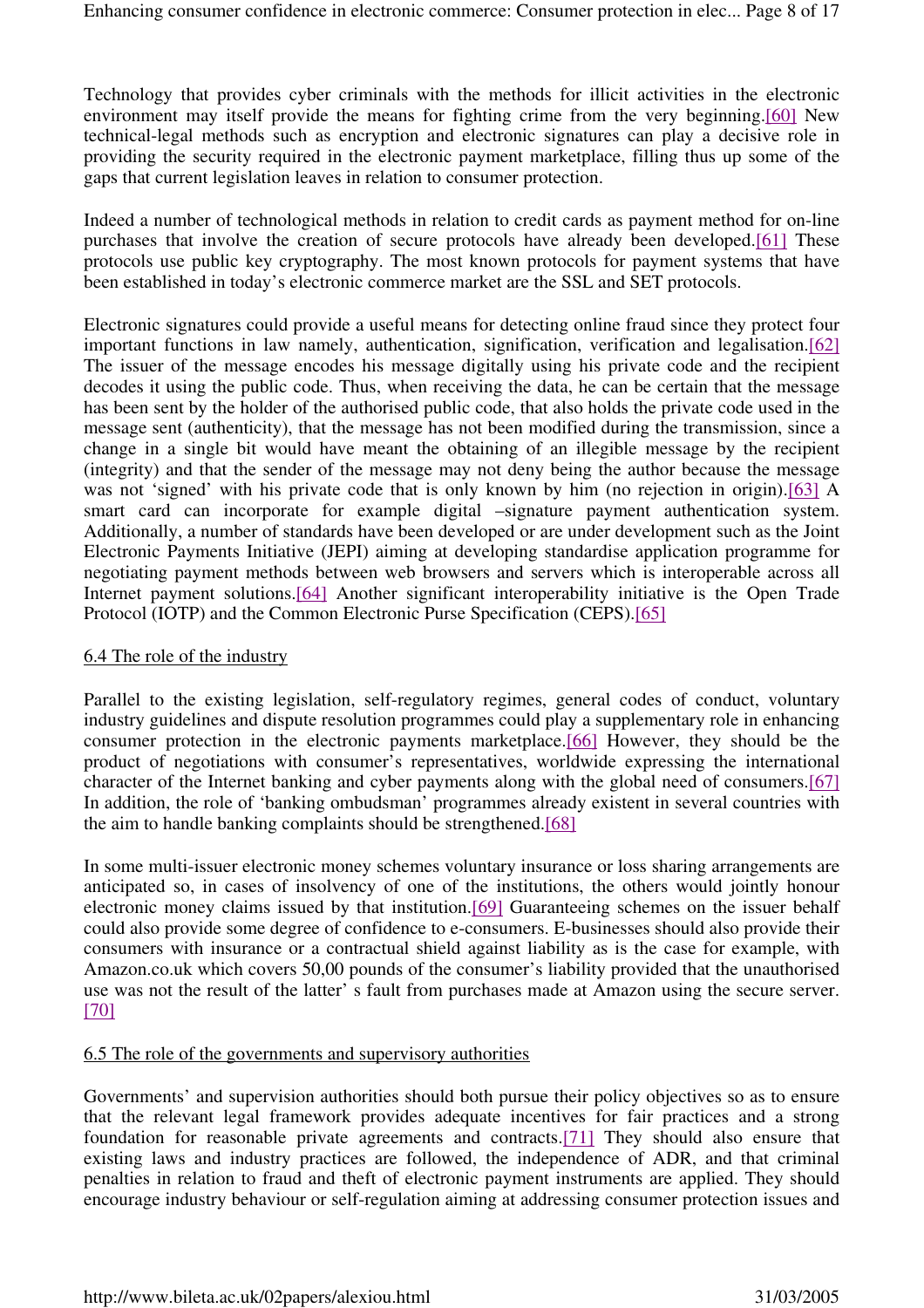sanction those that do not comply with the legislation or fair practices. In addition, they should ensure a right balance between the need to combat crime in the electronic cybermarket which requires transaction reporting, consumers' identification and the consumers' rights of privacy and data protection.

Finally, the transparency of electronic payment products, the financial integrity of the electronic money issuers and the adaptation of the required technological measures by the e-money providers necessary for the combating of crime should also be ensured.

### **7. Conclusion**

The advent of the Internet has signalled the formation of the Information Society and the creation of the World Wide virtual shopping centre, within which an undutiful exciting marketing revolution has commenced. Indeed a number of 'cyberpayment' products have been developed in order to facilitate e-commerce by replacing traditional money kept in purses and wallets with their digital equivalent stored on 'e-purses' and 'virtual wallets'. Although electronic payment systems that have recently been developed present a number of advantages for all the players involved in e-commerce, the electronic payment market has not been taken-off yet in the virtual world. One of the main reasons is that the virtual environment is a place where the principles of good faith and practice as well as those of trust are not well established making thus consumers reluctant in using electronic payment mechanisms. The current legal framework applicable to electronic payment provides only to an extent protection to consumers. There are still some grey areas in the current legal regime and some gaps that leave questions regarding the protection of consumers with respect to risks involved by the use of e-payment systems.

In designing an effective, appropriate and adequate regulatory framework for electronic payments we have to keep a balance between different objectives and factors such as consumer protection, financial stability as well as technological innovation and competition. First of all however, it has to be understood that the role of the legislation is to 'heal' the 'financially injured' e-consumers and not to prevent the injuries from occurring. Therefore, technology has the first role to play in enhancing consumers' confidence since it can provide the means for preventing illicit activities that result in financial loss on the consumers' behalf. Provided that technological measures to protect consumers are in place, then the combination of current legislation with self regulation as well as with solutions deriving from the industry's initiatives, may be proved adequate to feel the gaps that current legislation leaves, increasing thus consumers' confidence in e-commerce. Such a combination may do the 'trick' since it can provide a flexible regulatory regime that on the one hand protects consumers whereas on the other stimulates innovation and encourages competition, necessary for the development of the e-payment market.

\_\_\_\_\_\_\_\_\_\_\_\_\_\_\_\_\_\_\_\_\_\_\_\_\_\_\_\_\_\_\_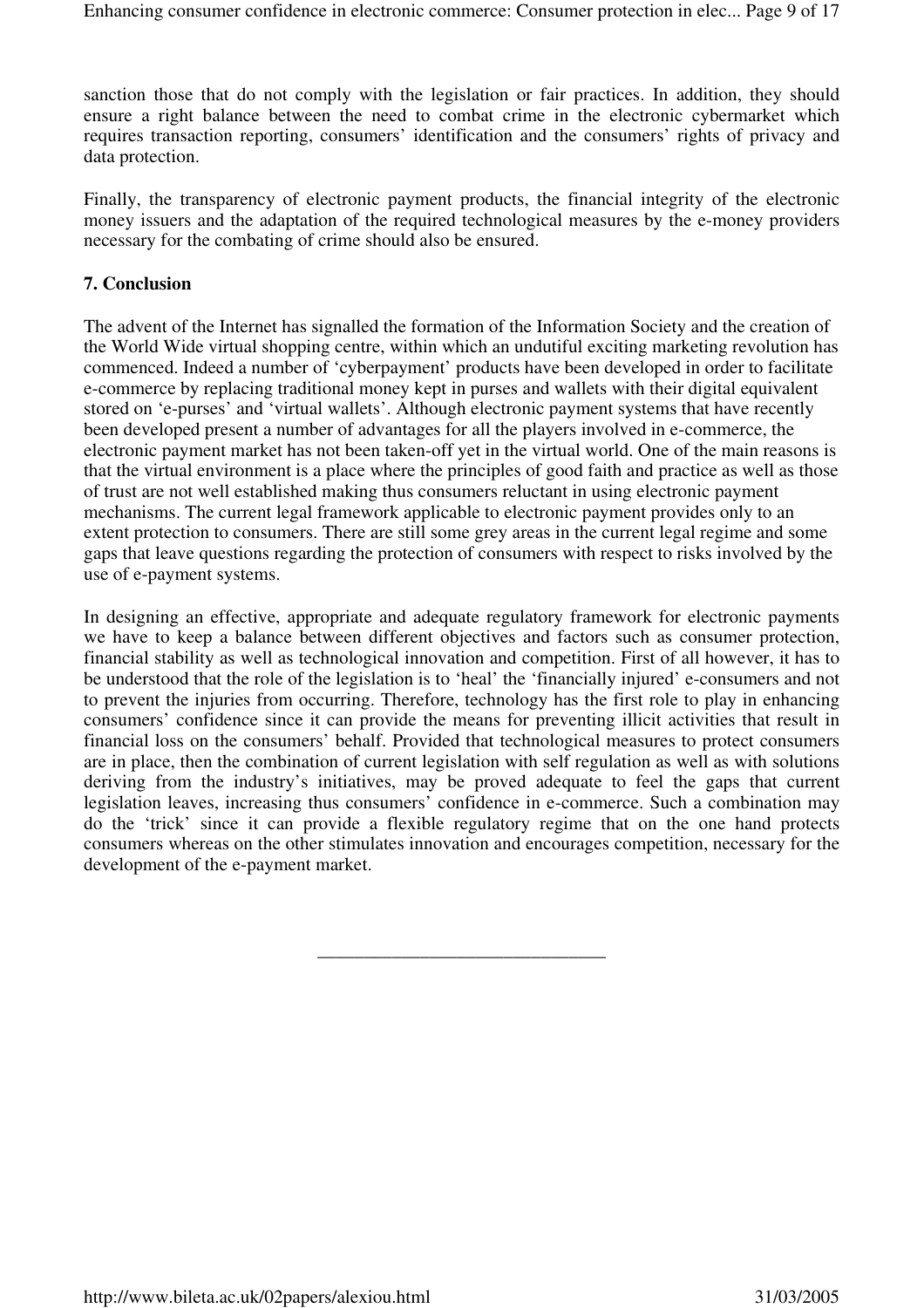### **BIBLIOGRAPHY**

- 1. York, S., and Tunkel, D., (2000) '*E-Commerce: A guide to the law of electronic business*', 2nd edition, Hammond Suddards Edge, Butterworths
- 2. Edwards, L., and Waelde, C., (2000), '*Law and the Internet: a framework for electronic commerce'*, 2 nd edition, Oxford-Portland Oregon
- 3. Chissick, M., and Kelman, A., (2000) '*Electronic commerce: Law and Practice'* 2nd edition, Sweet & Maxwell
- 4. Singleton, S., (1999) '*Business, the Internet and the Law'*, Tolley's
- 5. Ghosh, A., K., (1998) '*E-Commerce Security: Weak Links, Best Defences'*, John Wiley & Sons, Inc.
- 6. Solomon, E., H., (1997) *'Virtual Money: understanding the Power and Risks of Money's High Speed Journey into Electronic Space'* New York, Oxford: oxford University Press
- 7. Chris Reed, Ian Walden and Laura Edgar, "Cross-Border Electronic Banking: Challenges and Opportunities", 2nd ed. LLP Publishing, 2000.
- 8. Christopher Reed, "Internet Law: Text and Materials", Butterworths, 2000.
- 9. Giannakoudi, S., (1999) '*Internet Banking: The Digital Voyage of Banking and Money in Cyberspace',* Information &Communications technology Law, Vol. 8, No. 3
- 10. Batalia, E., J., (2001) '*Electronic Commerce: Online Payments'* C.T.L.R, Issue 4
- 11. Bohm, N., Brown, I., Gladman, B., (2000) '*Electronic Commerce: Who Carries the Risk of Fraud?'* The Journal of Information, Law and Technology (JILT), Issue 3
- 12. Tether, '*Electronic Cash The Regulatory Issues*' (1997) Butterworths Journal of International Banking and Finance Law
- 13. Edgar, L., Electronic Commerce Legal Issues Platform: *'Electronic Payments'*, ESPRIT Project 27028, 16 December 1999. http://www.eclip.org
- 14. Edgar, L., Electronic Commerce Legal Issues Platform: *'Electronic Payment* Systems', ESPRIT Project 27028, 21 October 1999. http://www.eclip.org
- 15. Sutter, G., Electronic Commerce Legal Issues Platform: '*Law & Technology Convergence: Electronic Payment Systems*' ESPRIT Project 27028, 16 December 1999. http://www.eclip.org
- 16. Edgar, L., '*Electronic Payments'* ECLIP 2nd European Summer School, Palma de Mallorca 10/09/2001 – 14/09/2001, http://www.eclip.org
- 17. Newman, S., '*Introduction to Smart Cards*' 2<sup>nd</sup> ECLIP European Summer School, Palma de Mallorca, 10/9/2001 –14/9/2001, http://www.eclip.org
	- 18. Simon Newman, Laura Edgar & Gavin Sutter, 'Electronic Payments and Smart Card Systems' in Simon Newman (ed), 'Smart Cards', ECLIP II, IST Project 1999-12278.
	- 19. Peter Preston, 'The Abolition of Hard Cash? That will do nicely. Money's symbolic power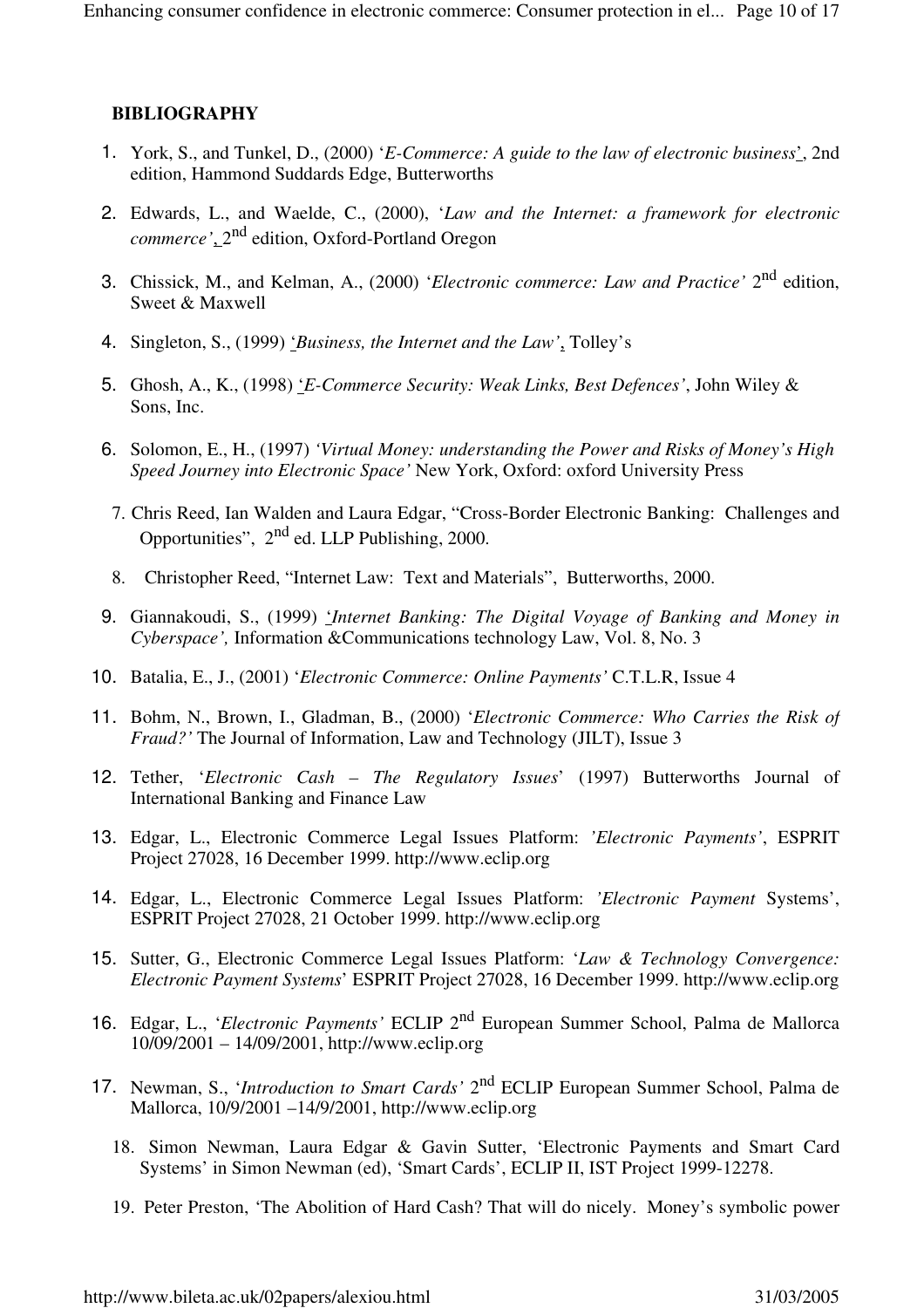is vanishing, one stride at a time', The Guardian, Monday April 17, 2000.

- 20. Group of Ten, '*Electronic Money: Consumer Protection, Law enforcement, supervisory and cross border issues'*, April 1997. http://www.bis.org/publ/gten01.pdf
- 21. European Central Bank: '*Report on Electronic Money'*, August, 1998. http://www.ecb.int/pub/pdf/emoney.pdf
- 22. Gilbert&Tobin, May,1996 http://www.gtlaw.com.au/pubs/elecpay.htm
- 23. Pitofsky. R., '*Competition and Consumer Protection Concerns in the Brave New World of Electronic Money', United States Department of Treasury Conference: Towards Electronic Money& Banking: The role of Government'*, September, 1996, http://www.ftc.gov/speeches/pitofski/banking.htm
- 24. Fergerson, J., *'Smart Fraud Protection: Online merchants have several options for avoiding credit card fraud and chargebacks. Here are some tools to consider.*' E-Business Advisor Magazine, November 2000. http://www.advisor.com/Articles.nst/aid/FERGJ01
- 25. Joshua Stubbe *'Payment Systems and Electronic Commerce:New Stage for an Old Show?*' http://www.gase.com/cyberlaw/toppage5.htm
- 26. Tighe, U., '*Electronic Payment Systems: Legal and Related Issues',* Legal Briefing: Ecommerce and Information Technology May 16, 2000. http://www.mccannfitzgerald.ie/legal\_briefing/e\_commerce/electronic\_payment\_systems.html
- 27. Tyree, Alan, L., *'Regulating the payment system'* May, 1999 http://www.law.usyd.edu.au/~alant/payment-reg-1.html#tthFrefAAH

[2] The G10, in their 'Report of the Working Party on Electronic Money', noted that: *'a precise definition of electronic money is difficult to provide; indeed a number of official bodies have described and categorized these products in different ways.'*, April 1997.

[3] Directive 2000/46/EC on the taking up, the pursuit and prudential supervision of the business of electronic money institutions.

[4] Laura Edgar, 'Electronic Money', in Reed, Walden and Edgar, 'Cross-Border Electronic Banking: Challenges and Opportunities', 2nd ed., LLP, 2000, at page 202.

[5] Davies notes that the etymology of the words spend and pound come from the Latin *expendere*, which means to weigh. Op. cit. supra fn. 1.

[7]' Electronic Money: So much for the Cashless Society', The Economist, 26 November 1994, Vol.

<sup>[1]</sup> Peter Preston, 'The Abolition of Hard Cash? That will do nicely. Money's symbolic power is vanishing, one stride at a time', The Guardian, Monday April 17, 2000.

<sup>[6]</sup> Trystan Tether, 'Payment Systems for E-Commerce', in *supra* fn. 4 at page 167.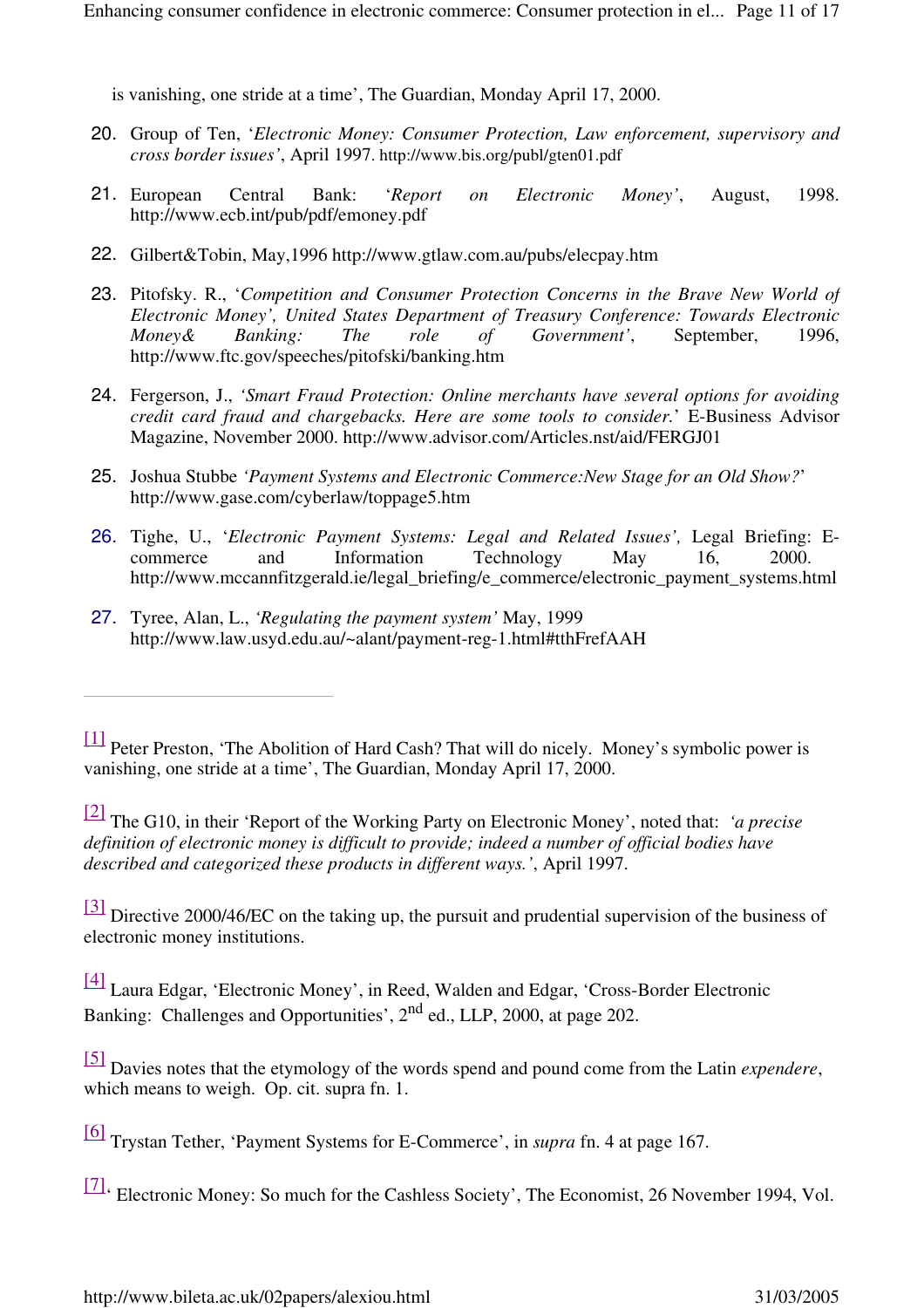333, No. 7891, pg. 3.

[8] *Supra* fn. 6. at page 167.

 $[9]$  Figures suggest that such cards are used to effect payment in more than 90% of the web-based transactions, cited in *supra* fn. 6 at pg. 169.

[10] Additionally, card payments are "ill-suited" to b2b transactions. Op.cit. fn. 6 at page 176.

[11] Simon Newman, Laura Edgar & Gavin Sutter, 'Electronic Payments and Smart Card Systems' in Simon Newman (ed), 'Smart Cards', ECLIP II, IST Project 1999-12278.

[12] Secure Socket Layer Protocol.

[13] *Supra* fn. 11.

 $[14]$  Ibid.

[15] Secure Electronic Transaction Standard.

[16] *Supra* fn. 11.

[17] *Id.*

[18] Tether, op.cit. fn. 6 at page 181.

 $\boxed{19}$  Ibid.

[20] Mondex being the only provider of such service.

[21] Some institutions make provision for disposable cards, similar to the mobile "pay as you go" types available from most mobile telecommunications operators.

[22] Unbeknownst to him/her since the key is stored within the smart card.

[23] *See* Section B, *infra*.

[24] It is to be noted that the consumer and/or merchant must have a normal account with such banks or financial institutions already.

[25] Directive 2000/46/EC of the European Parliament and of the Council of 28.09.2000 on the taking up, pursuit of and prudential supervision of the business of electronic money institutions.

[26] S 83(1) strictly applies only to regulated consumer credit agreements as defined in s.8 of the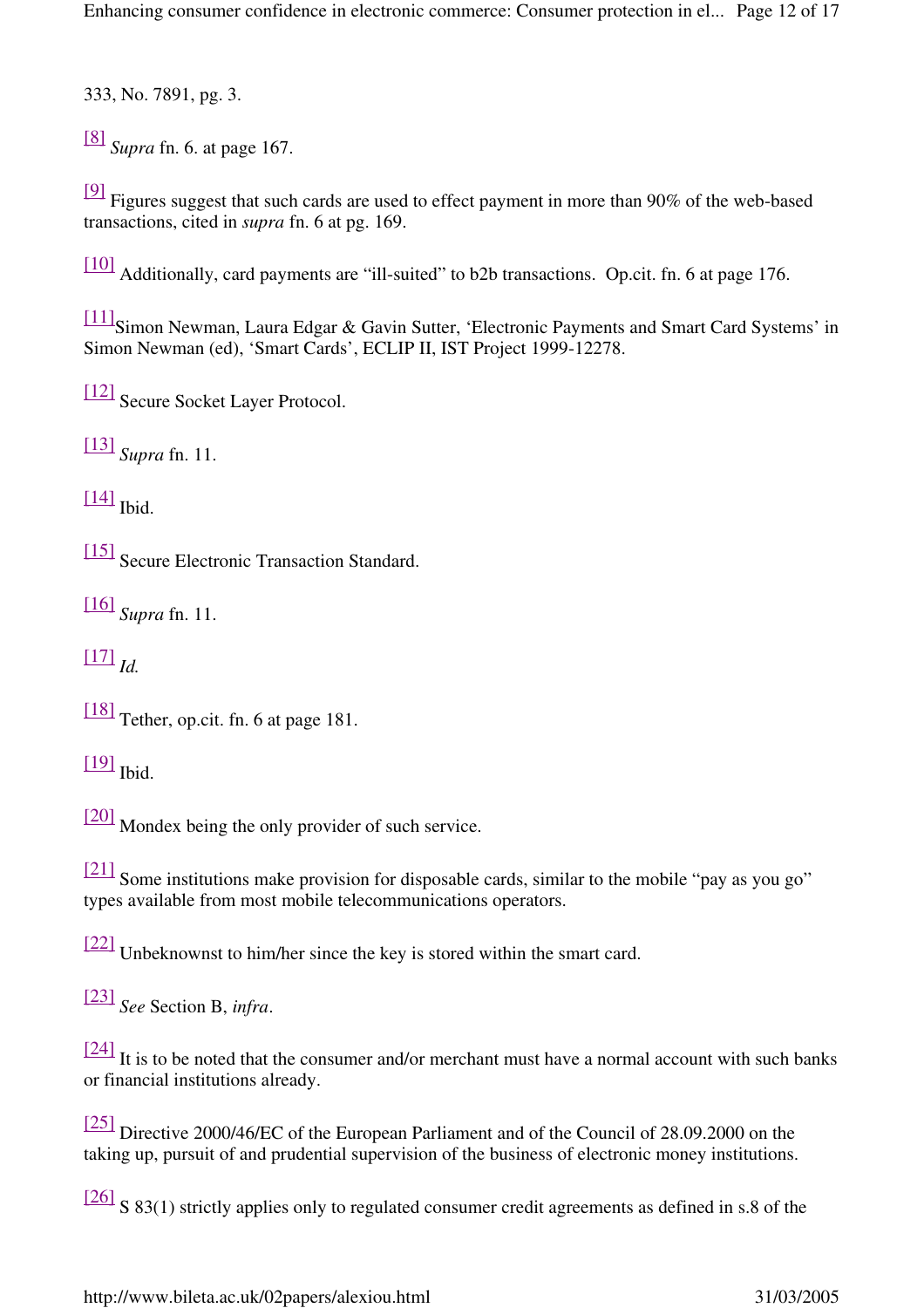Act, which include agreements whereby a creditor (card issuer) provides a debtor (card holder) with credit that does not exceed 25,000 pounds. The provision of this section offers protection to econsumers in cases their credit card details have been collected by a sham site.

[27] Such protection will generally not be applicable in cases where the consumer's credit card details have been intercepted on the Internet and subsequently used for unauthorised purchases or where the credit card details have been collected by an illegal, sham site, the reason being that the consumer is still in possession of his credit card in the online market and therefore does not follow under s.84 (1) provisions.

 $[28]$  More specifically, if the card holder within a certain time limit disputes a transaction claiming that is the result of fraud, theft or error, then if such a dispute is accepted by the card issuer, a chargeback will occur obliging the e-merchant not only to repay the disputable sums, but also subject himself to a possession fee which sometimes is more that than the sum in dispute.

[29] s75 CCA1974. However, the issuer's (bank) liability under s.75 depends on the consumer's claim against the merchant, in other words it has first to be established according to the contract between the consumer and the merchant that the first has a claim against the latter. It is worth to be mentioned that the consumer apart from the purchase price of the goods, he can also claim any consequential loss that incurred by the merchant' s breach of contract. Nevertheless, it has to be noted that s.75 can only be applied when three requirement imposed by the law are met:

- The purchase price of the goods is greater that 100 pounds and less that 30,000 pounds and;[29] - the credit card agreement is used to finance a particular transaction between a debtor (card holder) and a supplier (merchant0 and;[29]

- the credit card purchase is made under pre-existing arrangements or in contemplation of future arrangements between the card issuer and the merchant

[30] For example, in the BT Array payment system one of the terms stated that 'the issuer may change the terms and conditions contained in this agreement at any time. You are advised to check the terms and conditions when using the Service to be aware of any such changes which you will be deemed to have accepted by your ongoing use of the Service'.

[31] Directive on Unfair Terms in Consumer Contracts 93/13 EEC, OJ L 95, 21/4/93

[32] Article 3(1). The assessment of the unfairness of the terms of the contract shall be based on the nature of the goods or services and the surrounding circumstances at the time the contract was concluded.[32] The strength of the bargaining position of each of the parties, the extent to which the seller has dealt fairly and equitably with the consumer as well as issues determining whether the consumer was given any inducement to agree to the term or whether the goods or services were sold or supplied to the special order of the consumer, are all factors that according to the Directive should be taken into account when the fairness of a term is assessed. (Recital 20)

# $\frac{[33]}{[33]}$  Article 7(1)

[34] 'Electronic payment instruments' covers both electronic payment cards and reloadable electronic money instruments in the form of stored value cards and electronic tokens stored on network computers memory.[34] (Article 2 of the Recommendation 97/489/EC)

 $\frac{[35]}{[36]}$  Article 7(2)(a)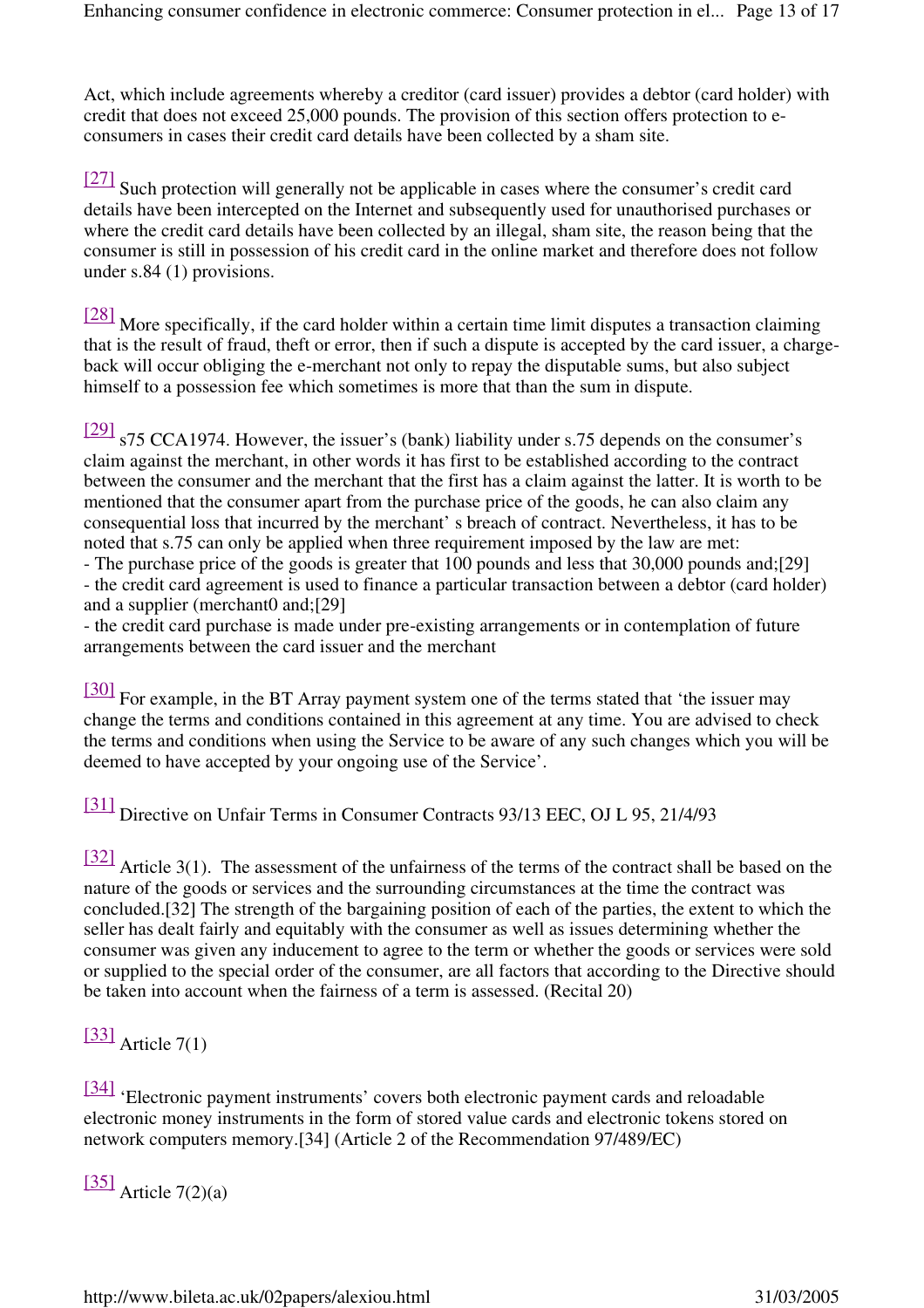Enhancing consumer confidence in electronic commerce: Consumer protection in el... Page 14 of 17

[36] Article 7(2)(d). This duty can be carried out either by the company issuing the card or by another entity appointed by the former. The entity must provide the necessary means for customers to be able to notify the loss, theft or error of the payment instrument at any time of day and night and must also provide the suitable means of proof that the consumer has given due notice. Article 9(1).

[37] The block is compulsory even if the cardholder has acted fraudulently or with extreme negligence. (Article 9(2))

[38] Article 8(1)(b). In other words, If the holder acts in a diligent way in the use and maintenance of his payment instrument and notifies however, the issuer of the loss or theft of the card, but afterward an unauthorised use occurs, the issuer is liable and must restore the holder to the position he was before the unauthorised transaction. Article 8(2)(b)

[39] Article 8(4). Article 3(3)(a) provides that the issuer is under the obligation to communicate the terms of the contract to the holder and the terms should include a description of the electronic payment instrument, including where appropriate the technical requirements with respect to the holder's communication equipment authorized for use, and the way in which it can be used. including the financial limits applied, if any. Thus, for example under these provisions and according to the Directive of Unfair Terms in Consumer Contracts as mentioned above, a term in a contract which stipulates that 'the issuer is not liable for clients' inability to use the electronic payment instrument or for delays or damage due to accidents attributed to the breakdown or failure of different devices such as EPOSs (Electronic Point of Sale) or other machines connected to the operation of the payment instrument' should be considered as an unfair term.

 $[40]$  Article 5(a)

 $\frac{[41]}{[41]}$  Article 5(b)

 $\frac{[42]}{$  Article 6(1)

 $[43]$  Articles 6(1) and 6(2).

[44] The cardholder is not in breach of his contract with the issuer if other people are aware of his personal identification number and use the payment instrument. The only consequence is that the holder will possibly be liable to the issuer and therefore liable for the costs of any transactions carried out.

[45] Directive 2000/46/EC of the European Parliament and of the Council of 18 September 2000 on the taking up, pursuit of and prudential supervision of the business of electronic money institutions. In: Official Journal of the European Communities of 27 October 2000, L 275, 39-43. http://europa.eu.int/eur-lex/en/lif/dat/2000/en\_300L0046.html.

[46] Article 4, Directive 2000/46/EC

 $\frac{[47]}{[47]}$  Articles 4(1) and 4(2)

[48] Edgar, L., Electronic Commerce Legal Issues Platform: *'Electronic Pa*yments', ESPRIT Project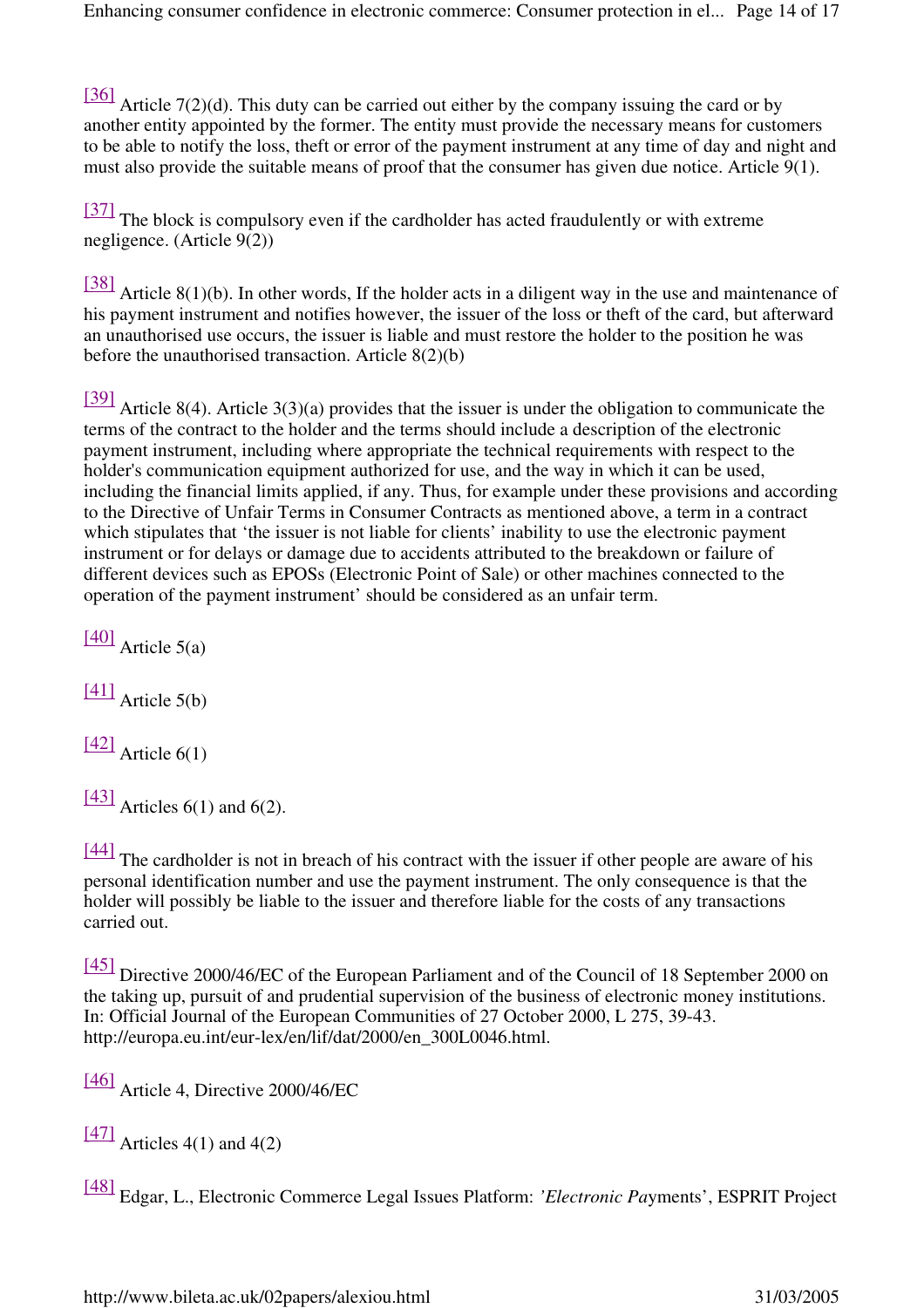Enhancing consumer confidence in electronic commerce: Consumer protection in el... Page 15 of 17

27028, 16 December 1999 http://www.eclip.org. Also Lelieveldt, S., '*Why is the Electronic Money-Directive Significant'*? Electronic Payments System Observatory Newsletter, May 2001 Issue 7, http://epso.jrc.es/

[49] Thus the issuer must place an amount at least equal to its financial liabilities in one or both of the following; Assets that attract a zero credit risk (Article  $6(1)(a)$ ). Sight deposits held with Zone A credit institutions and debt instruments which are highly liquid. These must not exceed 20 times the own funds of the issuer. (Article  $6(1)(a)$ ).

[50] Commission of the European Communities, Amended proposal for a European parliament and Council Directive concerning the distance marketing of consumer financial services and amending Directives 97/7/EC and 98/27/EC, Brussels, 23.07.1999, COM (1999) 385 final

[51] Recital 5

[52] Article 8a

[53] Directive 97/7/EC of the European parliament and the Council of 20 May 1997 of the protection of consumers in respect of distant contracts.

[54] Pichler, R., '*Finality of Credit Card Payments and Consumer Confidence – Different approaches in the United States and Europe'*. Electronic Payments System Observatory Newsletter, February 2001, Issue 7. http://epso.jrc.es

[55] The study has been undertaken under contract to the European Commission by a consortium of 10 European partners led by CRID, University of Namur and the IT Law Unit, Center for Commercial Law Studies, Queen Mary University of London. Facultes Universitaries, Notre- Dame de la Paix '*Study of the implementation of Recommendation 97/489/EC concerning transactions carried out by electronic payment instruments and in particular the relationship between holder and issuer'*, May, 2001

http://europa.eu.int/comm/internal\_market/en/finances/payment/instrument/parta.pdf

[56] i) There is lack of information provided by issuers to holders; ii) Information is provided in unclear and/or inaccessible way; iii) The information is sometimes only provided on or after the conclusion of the contract; iv) There is no limit to a holder's liability after notification.

[57] Paragraph iv of the definition, states that e-money is 'issued on receipts of funds on an amount not less in value than the monetary value issued'. This may imply that large value payments are not covered by the Directive. Thus for example, if an organisation issues 100 EURO of electronic prepaid value against a payment (or a load of 99,9999 EURO, would this organisation fall within the definition of the Directive and therefore within its regulatory provisions?

[58] Pitofsky. R., 'competition and Consumer Protection Concerns in the Brave New World of Electronic Money', United States Department of Treasury Conference: Towards Electronic Money& Banking: The role of Government, September, 1996, http://www.ftc.gov/speeches/pitofski/banking.htm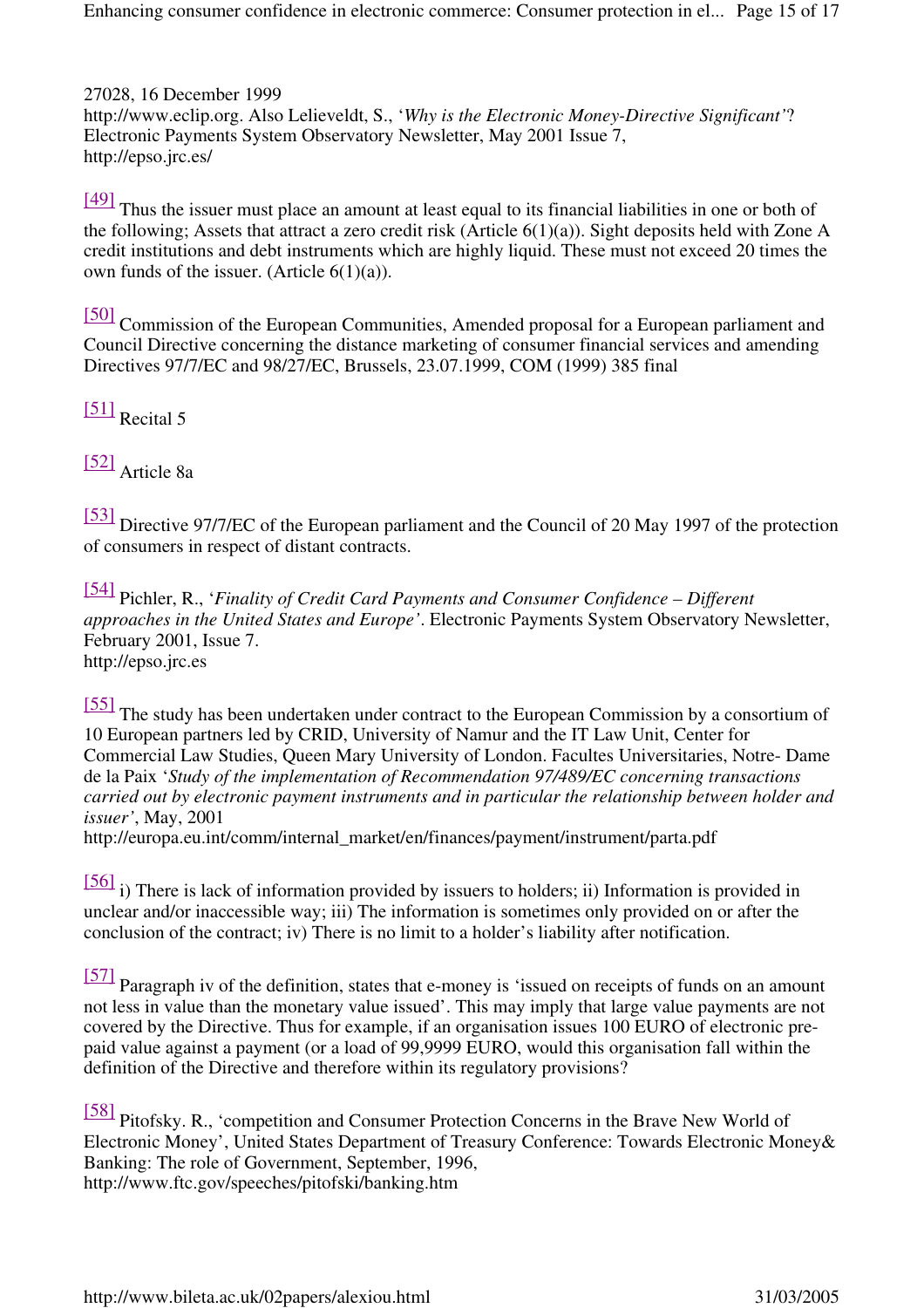Enhancing consumer confidence in electronic commerce: Consumer protection in el... Page 16 of 17

[59] Most of these electronic payment systems monitor the whole shopping process as well as other behavioural information about the consumer (i.e. sites and products visited, the amount of time spent in each site etc).[59] Some other e-payment systems on the other hand have the technical ability to ensure that transactions are carried out anonymously.

[60] Giannakoudi, S., (1999) '*Internet Banking: The Digital Voyage of Banking and Money in Cyberspace',* Information &Communications technology Law, Vol. 8, No. 3

[61] Some examples are Mastercard's solution for secure payment applications named SPA, the 3D secure system that has been proposed by Visa USA and also Maestro has proposed a solution based on a server side client wallet. For a more detailed analysis of the above menyion proposed systems see Lelieveldt, S., '*New Payments Authentication Methods for use on the Internet,'* Electronic Payments System Observatory Newsletter, July 2001, Issue 8.

[62] Pollard, S., *'Electronic Payment Systems: The legal Perspective'* Gilbert&Tobin, May,1996 http://www.gtlaw.com.au/pubs/elecpay.htm.

[63] Nadal, M., (1998) '*Electronic commerce: Digital Signatures and Certification Authorities'*, Editorial Civitas, Madrit

[64] JEPI was initiated by the World Wide Web Consortium (W3C) and has wide support in the IT industry for example, CyberCash, Microsoft, IBM, BT, France Telecom, NetBill, Netscape Communications Corporation, Nokia. http://www12.w3.org/Ecommerce/JEPI/951218.html

[65] IOTP is supported by hardware industries (IBM), software manufactures (Netscape), banking industry (Canadian Imperial Bank of Commerce) and payment systems companies (CyberCash, Mondex International, DigiCah), http://www.opt.org .CEPS was released to the public in March 1999 and has been signed with organisations in 22 countries. For more information see Europay International '*Common Electronic Purse Specifications'*  http://www.europay.com/smartcard/Smartcard\_ceps\_page.html

[66] One example is the Which Online WebTrader scheme that requires the e-merchant to display their logo as an indication of their compliance with the code of conduct. The German Trusted Shops scheme operated by Gerling Insurance proposes free insurance of a broader scope for consumers shopping within its trust seal area. The consumer can claim insurance in cases of non-delivery of the goods within 30 days, for non-refund of advance payment within 30 days after returning the goods, and for fraudulent use of credit card details up to 50 pounds.

[67] Mitchell, J., (1998) '*Electronic banking and the Consumer: The European Dimension'*, (London: Policy Studies Institute) p.37

[68] Banking ombudsmen programmes currently operate in Belgium, Canada, Germany, Italy, Netherlands, Switzerland, Australia, New Zealand. Giannakoudi, S., (1999) '*Internet Banking: The Digital Voyage of Banking and Money in Cyberspace',* Information &Communications technology Law, Vol. 8, No. 3

[69] Giannakoudi, S., (1999) '*Internet Banking: The Digital Voyage of Banking and Money in Cyberspace',* Information &Communications technology Law, Vol. 8, No. 3; Group of Ten,